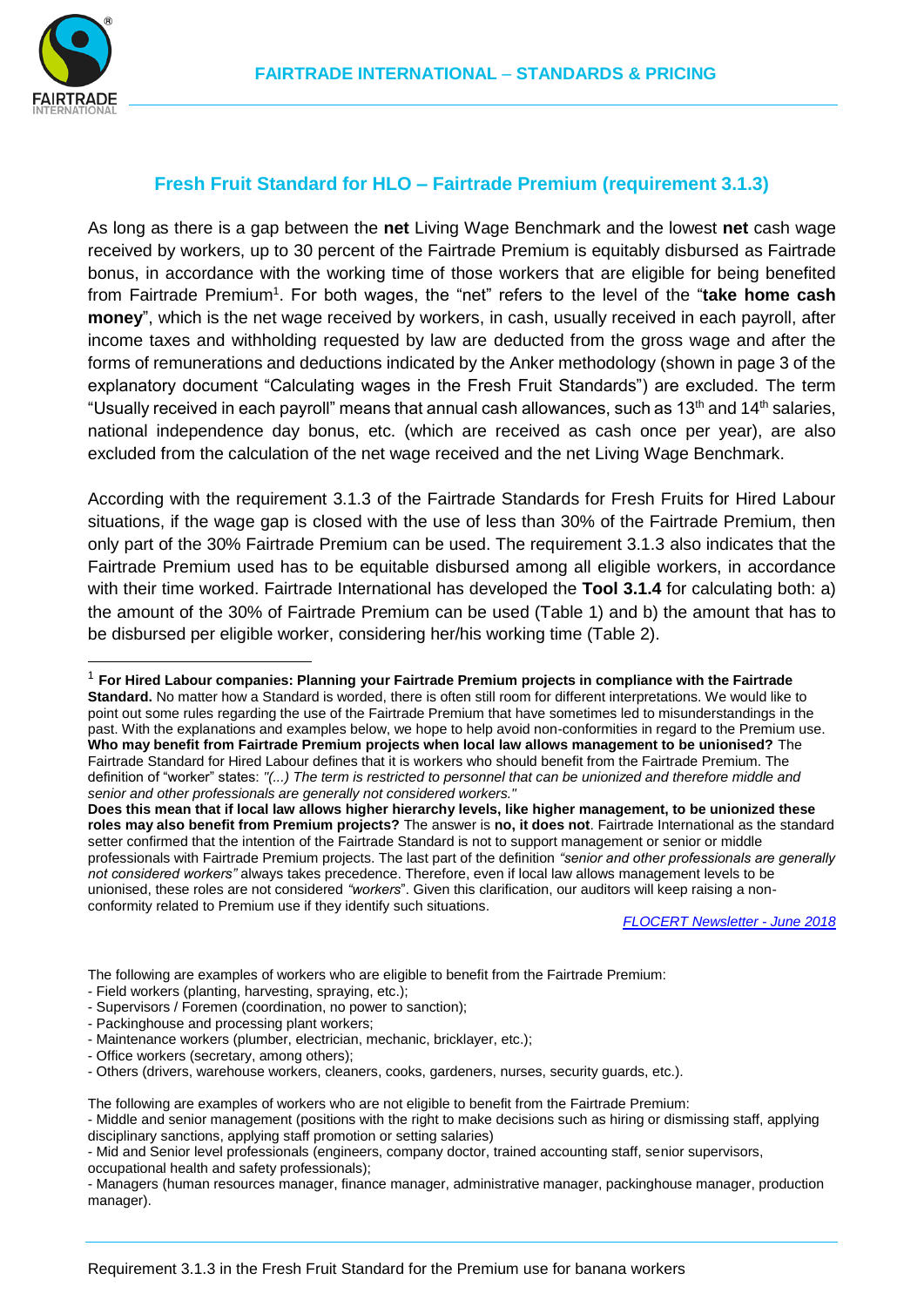

## **Table 1. The amount of the 30% of the Fairtrade Premium that can be used**

| <b>Description</b>                            | <b>Unit</b>        | <b>Calculation</b>                                    | <b>Plantation A</b> | <b>Plantation B</b> | <b>Plantation C</b> | <b>Plantation D</b> |
|-----------------------------------------------|--------------------|-------------------------------------------------------|---------------------|---------------------|---------------------|---------------------|
| • Number of eligible workers <sup>2</sup>     | <b>Workers</b>     |                                                       | 150                 | 115                 | 130                 | 90                  |
| • Number of workers in $FTE3$                 | Workers in FTE     | $[1]$                                                 | 141                 | 107                 | 123                 | 85                  |
| • Net Cash LW                                 | pesos/month/worker | $[2]$                                                 | 9,394               | 9,394               | 9,394               | 9,394               |
| • Net FBW70%                                  | pesos/month/worker | $[3]$                                                 | 6,594               | 6,594               | 6,594               | 6,594               |
| • Lowest net wage received<br>by workers      | pesos/month/worker | $[4]$                                                 | 8,030               | 8,239               | 7,401               | 8,449               |
| • Wage gap per month per<br>worker            | pesos/month/worker | [5]: if [2]>[3]or[4] then 0,<br>else [2]-max([3],[4]) | 1,364               | 1,155               | 1,994               | 945                 |
| • Wage gap per month                          | pesos/month        | $[6] = [1] * [5]$                                     | 192,386             | 123,977             | 244,301             | 80,414              |
| • 100% Fairtrade Premium                      | pesos/month        | $[7]$                                                 | 184,800             | 472,500             | 252,000             | 514,500             |
| • 30% Fairtrade Premium                       | pesos/month        | $[8] = 0.3$ <sup>*</sup> [7]                          | 55,440              | 141,750             | 75,600              | 154,350             |
| • Amount of the 30% of FP<br>that can be used | pesos/month        | [9]: if [6]≥[8] then [8] else<br>[6]                  | 55,440              | 123,977             | 75,600              | 80,414              |
| • Remaining wage gap                          | pesos/month        | $[10] = [6] - [9]$                                    | 136,946             | 0                   | 168,701             | $\Omega$            |
|                                               |                    |                                                       | Not fully closed    | Fully closed        | Not fully closed    | Not fully closed    |

 $\frac{2}{3}$  Eligible workers refer to workers who can be benefited from the Fairtrade Premium

<sup>3</sup> The calculation of the number of workers in Full-Time Equivalent is the number of eligible workers (which have the same workers' scheduled days per week), multiply by the workers' scheduled days per week, divided by the employer's days for a full-time workweek set by Anker, which is 5.5 days per week, considering 8 workhours per day, therefore overtime must not be taken in consideration. The following example is for plantation B, which has 115 eligible workers, which represents 107 workers in full-time equivalent:

| Number of eligible workers <sup>2</sup><br>(with the same workers'<br>scheduled days per week) | Workers'<br>scheduled<br>days per week | Employer's days<br>for a full-time<br>workweek | Calculation    | Number of<br>workers in<br><b>FTE</b> |
|------------------------------------------------------------------------------------------------|----------------------------------------|------------------------------------------------|----------------|---------------------------------------|
| 72                                                                                             | 5.5                                    | 5.5                                            | $72*5.5/5.5 =$ | 72.00                                 |
| 25                                                                                             | 5                                      | 5.5                                            | $25*5/5.5 =$   | 22.73                                 |
| 10                                                                                             | 4.5                                    | 5.5                                            | $10*4.5/5.5 =$ | 8.18                                  |
| 3                                                                                              | 4                                      | 5.5                                            | $3*4/5.5 =$    | 2.18                                  |
|                                                                                                | 3.5                                    | 5.5                                            | $1*3.5/5.5 =$  | 0.64                                  |
| $\mathcal{P}$                                                                                  | 3                                      | 5.5                                            | $2*3/5.5 =$    | 1.09                                  |
| 1                                                                                              | $\mathcal{P}$                          | 5.5                                            | $1*2/5.5 =$    | 0.36                                  |
| 1                                                                                              |                                        | 5.5                                            | $1*1/5.5 =$    | 0.18                                  |
| 115                                                                                            |                                        |                                                |                | 107                                   |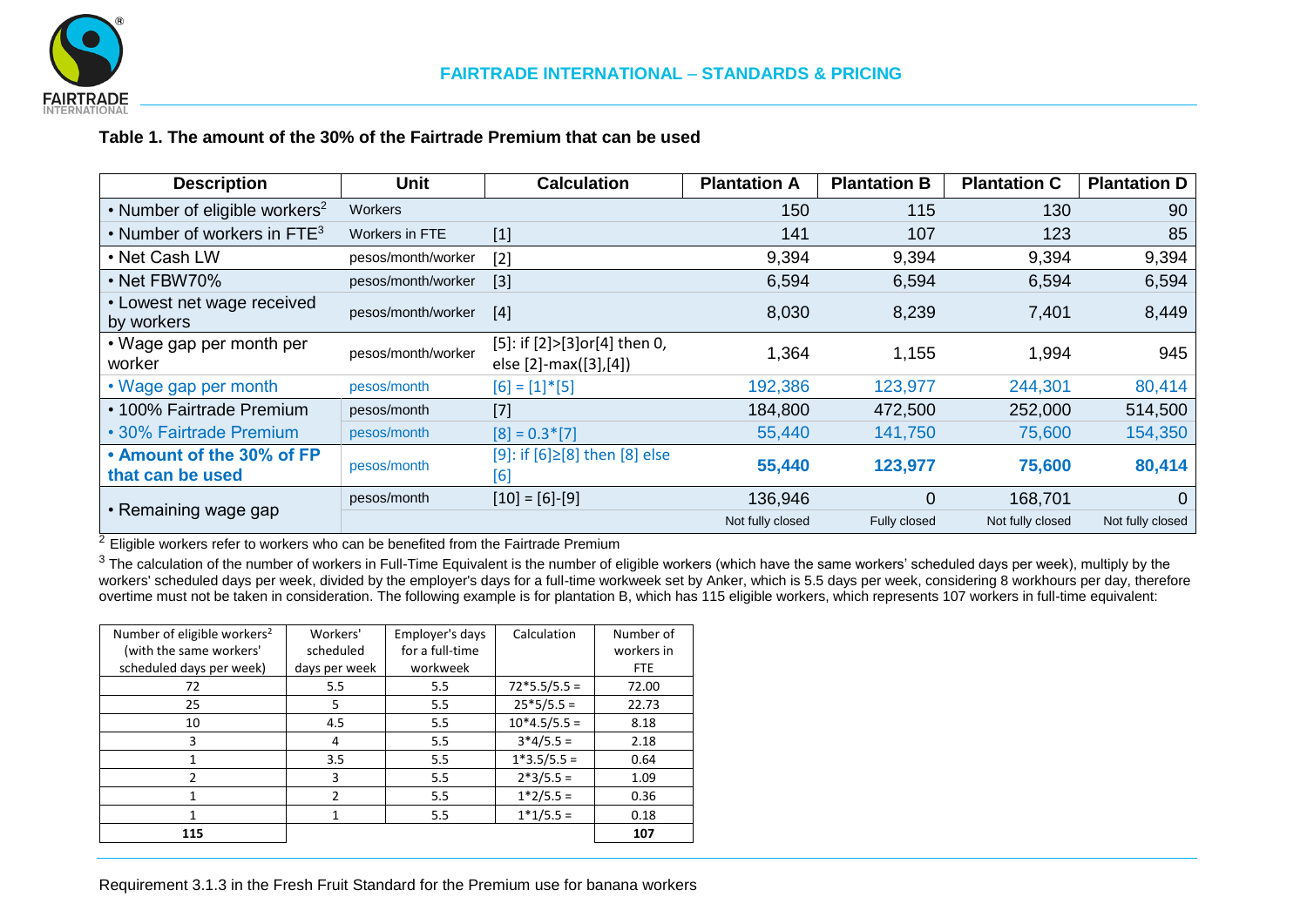

The Plantations B and D do not need to use the whole 30% of the Fairtrade Premium, because with only 26% (123,977/472,500) and 16% (80,414/514,500) of the Fairtrade Premium, respectively, the wage gap is closed. For plantations A and C, the wage gap does not close, even by using the whole 30% of the Fairtrade Premium. The remaining wage gap is 136,946 and 168,701 pesos/month, respectively. Not fully closed does not mean a Non-Conformity. It means that there is still a wage gap.

## **Table 2. The disbursement of the amount of the Fairtrade Premium used, in accordance with the working time of workers**



#### **Tool 3.1.3**

The tool 3.1.3 calculates: a) the amount of the 30% of the Fairtrade Premium that can be used and b) the disbursement of the amount of the Fairtrade Premium used, in accordance with the working time of workers. Please complete the empty cells.

| - Choose the country:                                                 | <b>Mexico</b> |                                 |
|-----------------------------------------------------------------------|---------------|---------------------------------|
| $\vert$ - The lowest monthly gross wage paid <sup>1</sup> to workers: |               | 8,579 pesos/month/worker        |
| - Area under production:                                              |               | 360 hectares                    |
| - Productivity:                                                       |               | 2,500 boxes18.14kg/hectare/year |
| - Sales volume under Fairtrade terms:                                 |               | 30% % of total sales            |
| - Exchange rate:                                                      |               | 21 pesos/USdollars              |

<sup>1</sup> The gross wage value refers to the amount of money earned by a worker for the work he/she performs, in this case the lowest amount during one month, prior to any withholding, taxes, deductions and contributions requested by Law and prior to any granted in-kind benefits. In some countries the "gross" wage is also known as "basic" wage.

| Number of<br>eligible<br>workers <sup>2</sup>                                         | working time <sup>3</sup> ,<br>in days/week | Amount of the 30% of FP that can be<br>used and disbursement per worker,<br>based on their working time |                    |
|---------------------------------------------------------------------------------------|---------------------------------------------|---------------------------------------------------------------------------------------------------------|--------------------|
|                                                                                       |                                             | pesos/month                                                                                             | pesos/month/worker |
| 72                                                                                    | 5.5 days/week                               | 83,141                                                                                                  | 1,155              |
| 25                                                                                    | 5 days/week                                 | 26,244                                                                                                  | 1,050              |
| 10                                                                                    | 4.5 days/week                               | 9,448                                                                                                   | 945                |
| 3                                                                                     | 4 days/week                                 | 2,519                                                                                                   | 840                |
| 1                                                                                     | 3.5 days/week                               | 735                                                                                                     | 735                |
| 2                                                                                     | 3 days/week                                 | 1,260                                                                                                   | 630                |
|                                                                                       | 2.5 days/week                               |                                                                                                         |                    |
| 1                                                                                     | 2 days/week                                 | 420                                                                                                     | 420                |
|                                                                                       | 1.5 days/week                               |                                                                                                         |                    |
| 1                                                                                     | 1 days/week                                 | 210                                                                                                     | 210                |
| 115                                                                                   | <b>Total workers</b>                        |                                                                                                         |                    |
| 107                                                                                   | <b>Workers in FTE</b>                       | 123,977                                                                                                 | pesos/month        |
| <sup>2</sup> Eligible workers refer to workers who can be benefited from the FPremium |                                             |                                                                                                         |                    |
| <sup>3</sup> Overtime must not be considered as part of working time                  |                                             |                                                                                                         |                    |
|                                                                                       |                                             | $\mathbf{A} \cap \mathbf{A}$                                                                            |                    |

| <b>FPremium distribution:</b><br>123,977 pesos/month |  |
|------------------------------------------------------|--|
| 30%FPremium:<br>141,750 pesos/month                  |  |
| 100%FPremium:<br>472,500 pesos/month                 |  |

FP: FPremium or Fairtrade Premium **FTE: Full Time Equivalent** 

The Tool 3.1.4 calculates the number of workers in full time equivalent, the amount of the 30% of the Fairtrade Premium that can be used and the disbursement of the Fairtrade Premium per eligible worker, based on their working time. Table 2 shows the case of Plantation B, which was